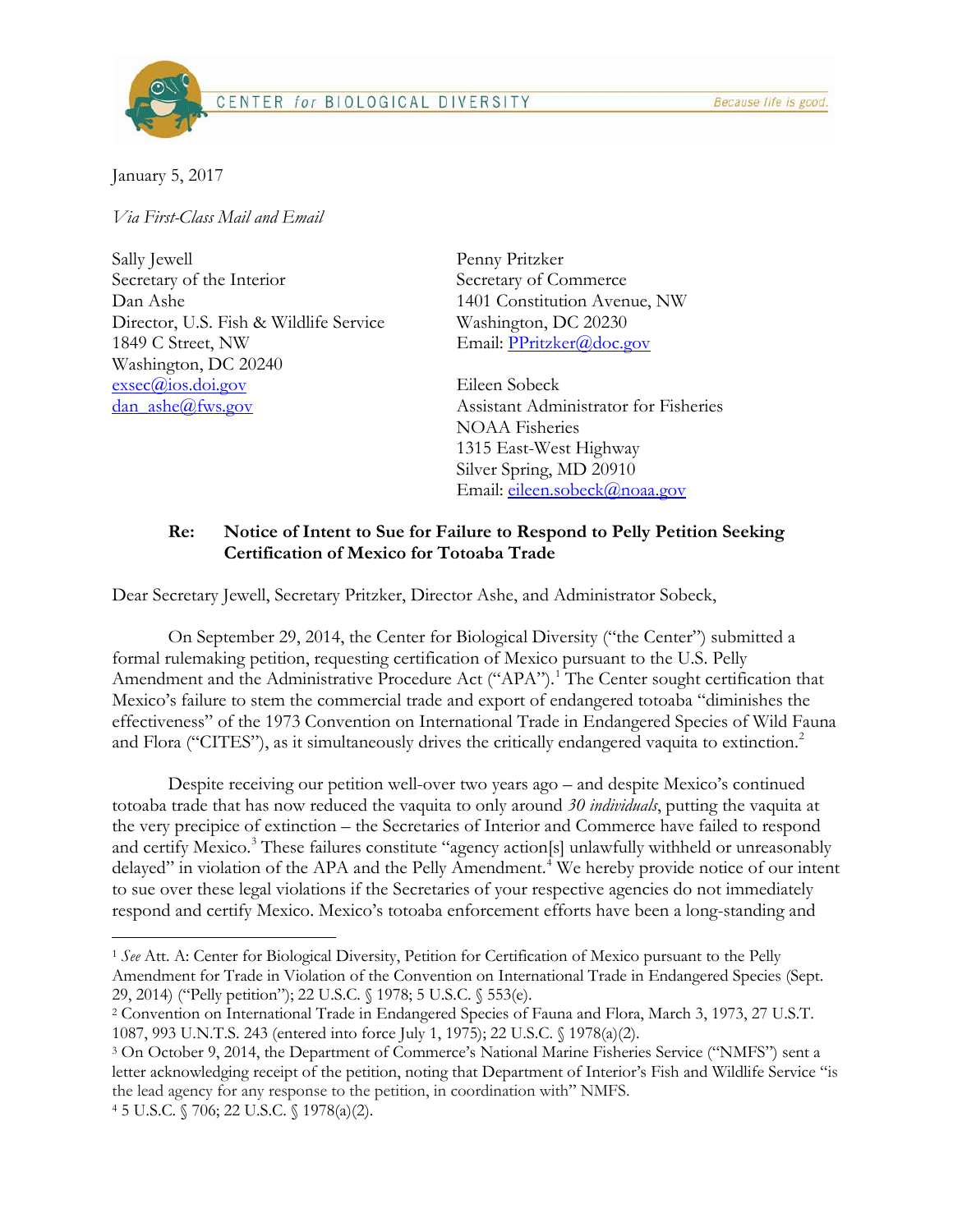well-documented failure, and only the strongest of actions from the U.S. government will halt the ongoing totoaba trade and save the vaquita.

### **Background**

# **A. 2014 Pelly Petition**

As detailed in our 2014 Pelly petition, the totoaba (*Totoaba macdonaldi*) is a large, endangered fish found only in Mexico's northern Gulf of California. Because it is endangered, the totoaba has been listed under Appendix I of CITES since 1976 and thus all international, commercial trade in the species is prohibited.<sup>[5](#page-1-0)</sup> Yet despite the CITES's ban on trade, there is extensive evidence of Mexico's ongoing totoaba trade in response to Chinese demand for the fish's swim bladder, dubbed "aquatic cocaine" due to its high price and illicit nature.<sup>[6](#page-1-1)</sup>

Mexico's totoaba trade is also driving the critically endangered vaquita (*Phocoena sinus*), another CITES Appendix I species, to extinction. Vaquita become entangled in gillnet gear, particularly in illegal totoaba gillnets, and at the time we filed our petition in 2014, only 97 vaquita remained. At the time, the Comité Internacional para la Recuperación de la Vaquita ("CIRVA") announced that Mexico needed to "immediately" take "drastic steps" to avoid the vaquita's otherwise imminent extinction, including the use of "all available enforcement tools" to stop illegal totoaba fishing and trade.<sup>[7](#page-1-2)</sup>

The U.S. Pelly Amendment requires that, when the Secretaries of Commerce or Interior find that foreign nationals "directly or indirectly, are engaging in trade or taking which diminishes the effectiveness of any international program" to protect endangered species, the Secretaries "shall certify such fact to the President."[8](#page-1-3) Upon receiving such a certification, the President is authorized "to prohibit . . . the importation into the United States of any products from the offending country."<sup>[9](#page-1-4)</sup>

Because Mexican nationals continue to take and illegally trade in totoaba, which is driving the vaquita to extinction, Mexico has violated CITES's mandate to "take appropriate measures to enforce the provisions of [CITES] and to prohibit trade" in Appendix I species and has "diminishe[d] the effectiveness" of the CITES treaty.<sup>[10](#page-1-5)</sup> Accordingly, we petitioned the Secretaries to

<span id="page-1-0"></span><sup>5</sup> CITES, at Appendix I; Art. III.

<span id="page-1-1"></span><sup>6</sup> Att. A: Pelly Petition, at 6-9 (documenting expert statements, news articles, and U.S. seizures of totoaba bladders, demonstrating substantial totoaba exports from Mexico).

<span id="page-1-2"></span><sup>7</sup> CIRVA. 2014. Report of the Fifth Meeting of the International Committee for the Recovery of the Vaquita. Ensenada, Baja California, México, 8-10 July 2014, Unpublished Report, 38pp., at 5, 12. 8 22 U.S.C. § 1978(a)(2).

<span id="page-1-3"></span>

<span id="page-1-4"></span><sup>9</sup> *Id.* § 1978(a)(4), (b).

<span id="page-1-5"></span><sup>10</sup> CITES, at Art. VIII(1); 22 U.S.C. § 1978(a)(2). We note that Pelly has been triggered for several reasons, including: (1) Mexican nationals "directly" engaging in "trade" of totoaba that diminishes CITES's effectiveness for protecting totoaba; (2) Mexican nationals "directly" engaging in "trade" of totoaba that diminishes CITES's effectiveness for protecting vaquita; (3) Mexican nationals "directly" engaging in "take" of both totoaba and vaquita that diminishes CITES's effectiveness for protecting both species; and (4) Mexican nationals "indirectly" engaging in "trade" of totoaba by commercially fishing for totoaba, which diminishes CITES's effectiveness for protecting both species. *Id.*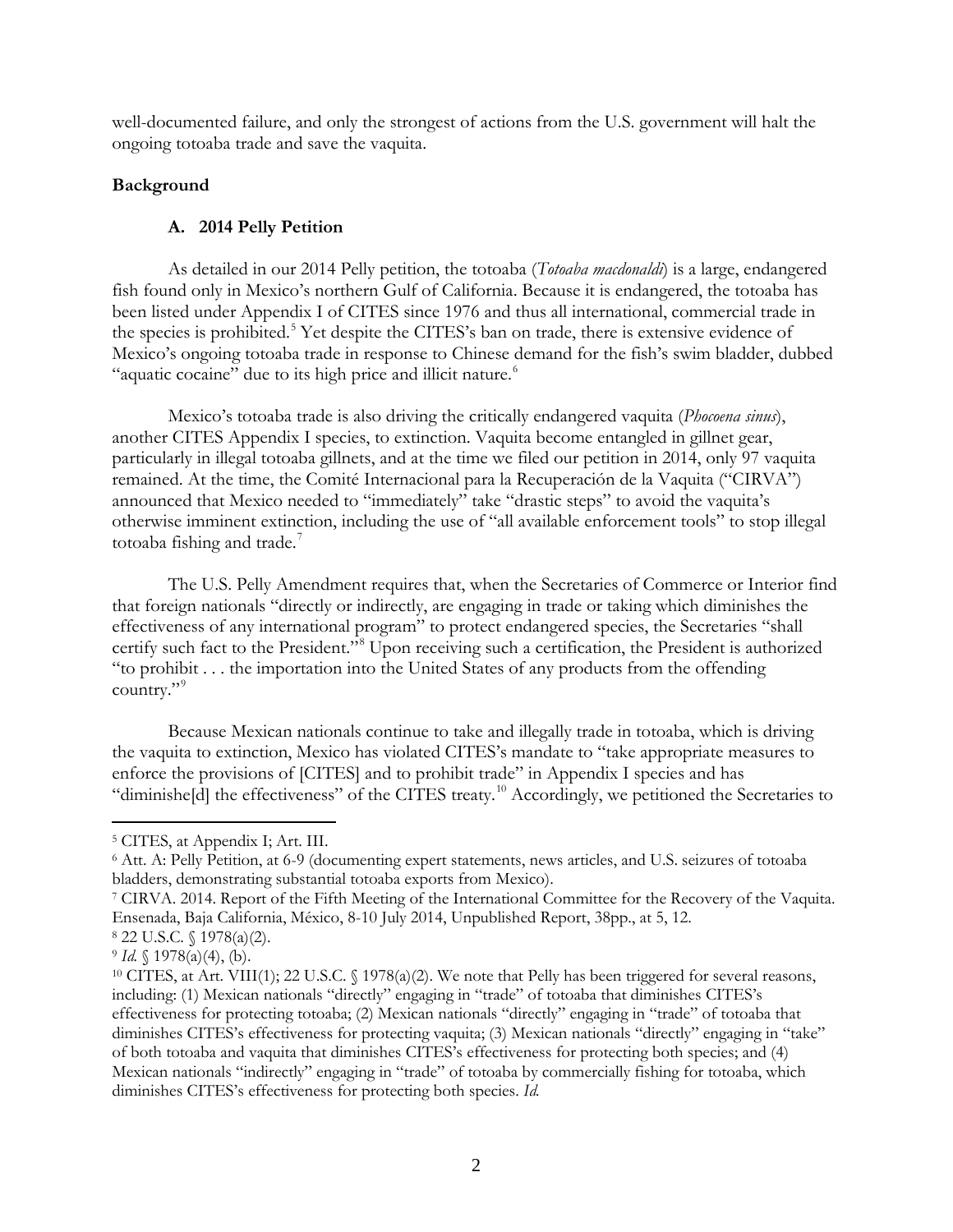certify Mexico under the Pelly Amendment and to recommend that the President prohibit importation of certain Mexican wildlife products until Mexico takes substantive and sustained action to end the illegal totoaba harvest and trade.

## **B. 2016 Letter Urging Action**

On June 28, 2016, the Center sent a letter to the Secretaries of Interior and Commerce, reminding the Secretaries of our outstanding Pelly petition and urging a prompt response.<sup>[11](#page-2-0)</sup> The situation in Mexico had become even more dire, making both Pelly certification and a potential Presidential embargo against Mexico more urgent.

Specifically, in May 2016, CIRVA released new estimates that only 60 vaquita remained as of 2015.<sup>[12](#page-2-1)</sup> This represents an 80% population decline between 2011 and 2015 alone, coincident with the surge in Mexican totoaba fishing and international trade. Additionally, despite Mexico's 2015 gillnet ban and very public commitment to enhanced enforcement, widespread totoaba fishing was nevertheless documented after the ban, providing strong evidence of an ongoing, illegal international trade in totoaba. Specifically, between January and May of 2016, the non-profit Sea Shepherd documented 42 illegal totoaba gillnets and 16 longlines in the upper Gulf, including freshly-set totoaba nets, and they filmed poachers hauling totoaba nets, as well as totoaba fishing camps.<sup>[13](#page-2-2)</sup> Disturbingly, in March 2016, three vaquita were found dead,<sup>14</sup> with evidence of recent totoaba gillnet gear entanglement.[15](#page-2-4) Totoaba continued to be seized by officials in the United States and Hong Kong, and the Environmental Investigation Agency documented an active totoaba market in both Hong Kong and Guangzhou, China.<sup>[16](#page-2-5)</sup>

# **C. Further Vaquita Declines and Illegal Totoaba Fishing and Trade**

As the Secretaries delay their Pelly response and certification, vaquita have declined yet further, now to the point of near-extinction. In November 2016, CIRVA estimated that *only roughly 30 vaquita remain on Earth*, and thus half of the vaquita's population was lost last year alone – despite Mexico's much-touted totoaba enforcement efforts.<sup>[17](#page-2-6)</sup> Additionally, a recent effort by several non-

<span id="page-2-0"></span><sup>11</sup> Center for Biological Diversity, Request for Response to 2014 Pelly Petition to Certify Mexico for Totoaba Trade in Violation of CITES (June 28, 2016).

<span id="page-2-1"></span><sup>12</sup> CIRVA. 2016. Seventh Meeting of the Comité Internacional para la Recuperación de la Vaquita. Ensenada, BC, Mexico. 10-13 May 2016, Unpublished Report, 76pp., at 4. *See also* Taylor, B. L., Rojas-Bracho, L., Moore, J., Jaramillo-Legorreta, A., Ver Hoef, J. M., Cardenas-Hinojosa, G., Nieto-Garcia, E., Barlow, J., Gerrodette, T., Tregenza, N., Thomas, L. and Hammond, P. S. (2016), Extinction is Imminent for Mexico's Endemic Porpoise Unless Fishery Bycatch is Eliminated. CONSERVATION LETTERS. doi:10.1111/conl.12331. <sup>13</sup> CIRVA at 14.

<span id="page-2-3"></span><span id="page-2-2"></span><sup>14</sup> *Id.* at 17.

<span id="page-2-4"></span><sup>15</sup> *See* Necropsy Form PS1, *Phocoena sinus*, male (March 24, 2016); Necropsy Form PS2, *Phocoena sinus*, female (March 24, 2016); Necropsy Form PS3, *Phocoena sinus*, male (March 25, 2016).

<span id="page-2-5"></span><sup>16</sup> Environmental Investigation Agency, *Dual Extinction: The illegal trade in the endangered totoaba and its impact on the critically endangered vaquita*. Briefing to the 66th Standing Committee of CITES (Jan. 2016). Available at: [https://eia-international.org/wp-content/uploads/EIA-Dual-Extinction.pdf.](https://eia-international.org/wp-content/uploads/EIA-Dual-Extinction.pdf)

<span id="page-2-6"></span><sup>17</sup> *See* Associated Press. Mexico Plans to Catch, Protect Last Few Vaquita Porpoises (Dec. 15, 2016). Available at: [http://www.nytimes.com/aponline/2016/12/15/world/americas/ap-lt-mexico-endangered-](http://www.nytimes.com/aponline/2016/12/15/world/americas/ap-lt-mexico-endangered-porpoise.html)

[porpoise.html.](http://www.nytimes.com/aponline/2016/12/15/world/americas/ap-lt-mexico-endangered-porpoise.html) While CIRVA has not yet released its final report, several U.S. government scientists and policymakers are CIRVA members and thus the report is already available in the U.S. government's files.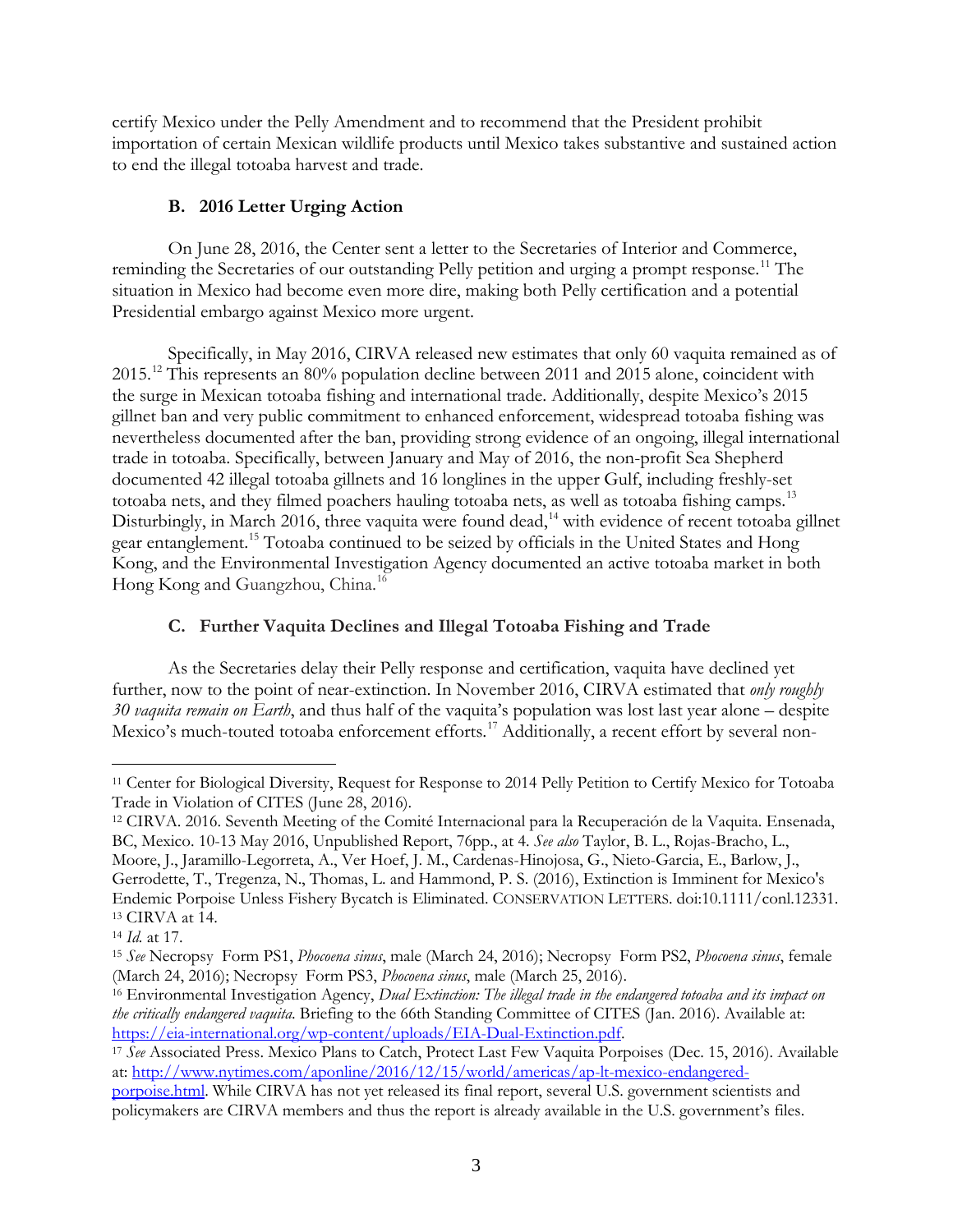profits and the Mexican government to retrieve "ghost" or lost gear in the Upper Gulf found shocking numbers of active totoaba fishing nets, suggesting Mexican enforcement efforts are simply not working. In fact, in just 21 days, between October 10 and December 7, 2016, 36 totoaba gillnets were found – and 28 of these nets were actively catching totoaba.<sup>[18](#page-3-0)</sup> Because totoaba fishing supplies the international totoaba trade, ongoing totoaba fishing is direct evidence of the ongoing totoaba trade.<sup>[19](#page-3-1)</sup>

### **Legal Violations**

As described below, the Secretaries of Interior and Commerce have violated the APA and the U.S. Pelly Amendment by failing to properly and timely respond to the Center's petition and to certify Mexico.

### **A. Unreasonably Delayed Petition Response**

First, the Secretaries of Interior and Commerce have unreasonably delayed and unlawfully withheld their response to the Center's Pelly petition. The Center submitted its petition in September 2014 – well-over two years ago. The APA requires that, "within a reasonable time, each agency shall proceed to conclude a matter presented to it."<sup>[20](#page-3-2)</sup> Further, the Pelly Amendment expressly directs that the Secretaries "shall . . . promptly investigate any activity by foreign nationals that . . . may be cause for certification . . . *and promptly conclude*, and reach a decision with respect to, any [such] investigation commenced."<sup>[21](#page-3-3)</sup> The Secretaries' now-substantial delay in responding to the Center's Pelly petition is unreasonable and clearly violates the APA.<sup>[22](#page-3-4)</sup>

Egregiously, during the Secretaries' 27-month delay, Mexico's continued and unlawful totoaba trade has reduced the vaquita to near-extinction, with the vaquita's population dropping by roughly 60% since the petition was filed. Certification of Mexico – and attendant economic sanctions – are critical and much-needed, in order to press the Mexican government to finally take real and concerted action to stop the international totoaba trade and save the vaquita. The vaquita is in its most desperate hour, and the United States must act now before it is simply too late.

<span id="page-3-0"></span><sup>18</sup> Sea Shepherd, Press Release: "Ghost nets" are retrieved from the Upper Gulf of California Reserve to save the Vaquita (Dec. 22, 2016). Available at: [http://www.seashepherd.org/news-and-commentary/news/ghost](http://www.seashepherd.org/news-and-commentary/news/ghost-nets-are-retrieved-to-save-the-vaquita.html)[nets-are-retrieved-to-save-the-vaquita.html.](http://www.seashepherd.org/news-and-commentary/news/ghost-nets-are-retrieved-to-save-the-vaquita.html) 19 *See* Mexico Submission to CITES CoP 17: Totoaba – *Totoaba Macdonaldi* Opportunidades de Colaboración

<span id="page-3-1"></span>Internactional en el Marco de la CITES, CoP17 Doc. 74 (undated) (noting "there is fishing and illegal trade in Totoaba whose main target is the Asian market"); Jaramillo-Legorreta, A., G, Cardenas-Hinojosa, E. Nieto-Garcia, L. Rojas-Bracho, J. Ver Hoef, J. Moore, N. Tregenza, J. Barlow, T. Gerrodette, L. Thomas, & B. Taylor. 2016. Passive acoustic monitoring of the declineof Mexico's critically endangered vaquita. CONSERVATION BIOLOGY, 1–9.

<span id="page-3-2"></span><sup>20</sup> 5 U.S.C. § 555(b).

<span id="page-3-3"></span><sup>21</sup> 22 U.S.C. § 1978(a)(3)(B), (C) (emphasis added).

<span id="page-3-4"></span><sup>22</sup> 5 U.S.C. § 706(1); *see Telecomm. Research & Action Ctr. v. FCC*, 750 F.2d 70, 76-77 (D.C. Cir. 1984) ("agencies should act within reasonable time frames"); *In re Am. Rivers & Idaho Rivers United*, 372 F.3d 413, 418 (D.C. Cir. 2004) (finding "a reasonable time for agency action is usually counted in weeks or months, not years").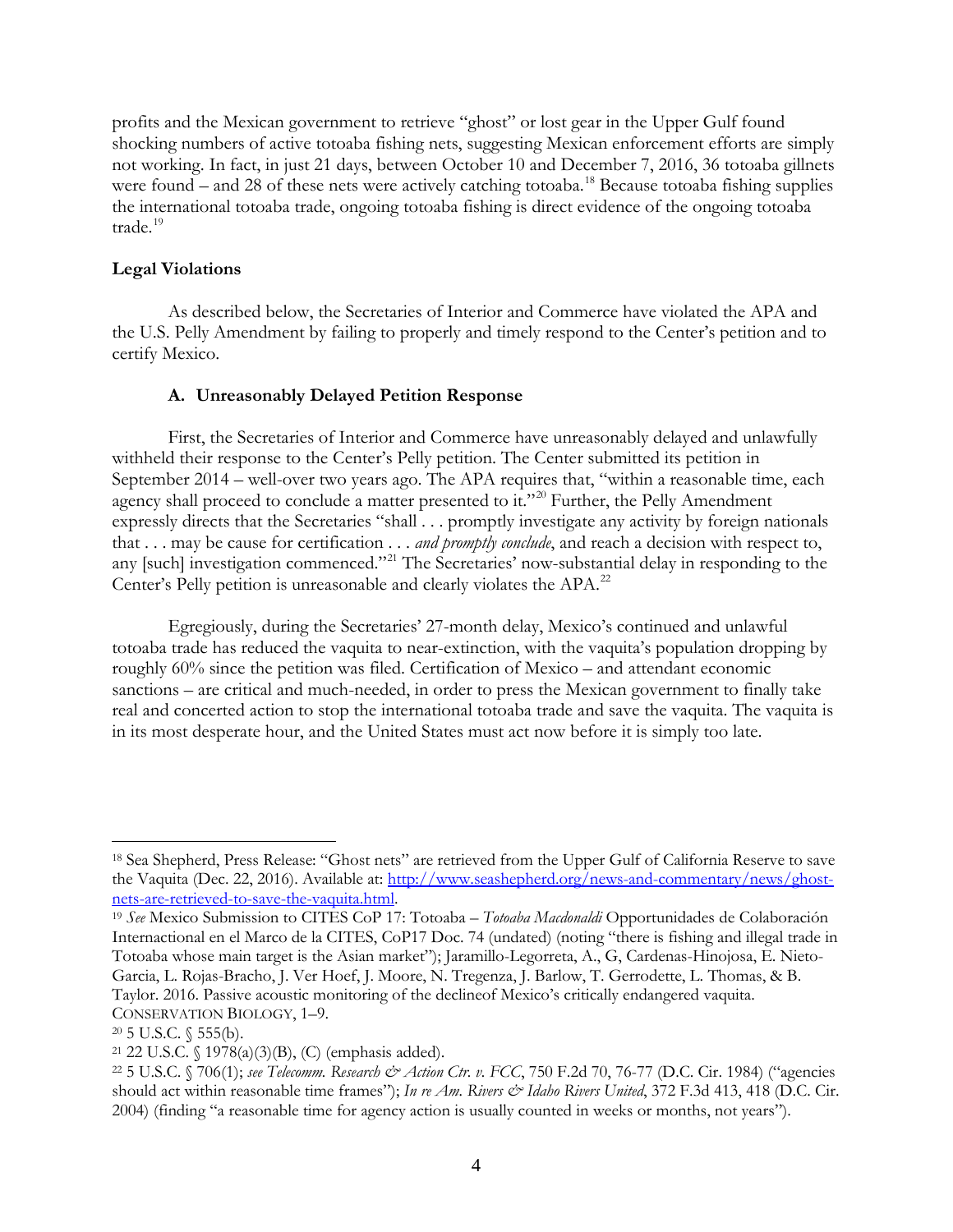#### **B. Failure to Certify Mexico under the Pelly Amendment**

Second, the Pelly Amendment requires that "[w]hen the Secretary of Commerce or the Secretary of the Interior finds that nationals of a foreign country, directly or indirectly, are engaging in trade or taking which diminishes the effectiveness of any international program for endangered or threatened species, the Secretary . . . *shall* certify such fact to the President."[23](#page-4-0) The provision creates a clear, mandatory, and discrete duty for the Secretaries to certify Mexico unless and until Mexico fully and effectively halts totoaba harvesting and trade. Yet even though the Secretaries – and particularly Interior's FWS and Commerce's NMFS – have long-been aware of Mexico's totoaba harvest and unlawful trade that violates CITES, the agencies have failed to act, in violation of the Pelly Amendment and the APA.<sup>[24](#page-4-1)</sup>

#### **Conclusion**

As detailed above, the Secretaries of Interior and Commerce and their respective agencies' failures to respond to the Center's September 2014 Pelly petition and their larger failure to implement the Pelly Amendment constitute "agency action[s] unlawfully withheld or unreasonably delayed" in violation of the Pelly Amendment and APA.<sup>[25](#page-4-2)</sup> The Center, our members, and the broader conservation community are increasingly frustrated by the U.S. government's failure to take action against Mexico for its continuing totoaba trade and concomitant failure to conserve the vaquita, despite the United States' clear ability and mandate to do so. Accordingly, the Center provides notice of our intent to sue to remedy these long-standing violations. Please contact us within the next 30 days if you have questions or would like to discuss this issue.

Sincerely,

Sarah Wh

Sarah Uhlemann Senior Attorney & International Program Director Center for Biological Diversity 2400 NW 80<sup>th</sup> Street, #146 Seattle, WA 98117 Phone: (206) 324-2344 [suhlemann@biologicaldiversity.org](mailto:suhlemann@biologicaldiversity.org) 

CC: Bryan Arroyo Craig Hoover Laura Noguchi International Affairs

 $\overline{a}$ 

<span id="page-4-0"></span><sup>23</sup> 22 U.S.C. § 1978(a)(2) (emphasis added).

<span id="page-4-2"></span><span id="page-4-1"></span><sup>24</sup> 5 U.S.C. § 706(1); *Norton v. Southern Utah Wilderness Ass'n*, 542 U.S. 55 (2004) (holding a claim can proceed under APA Section 706(1) if "an agency failed to take a discrete agency action that it is required to take"). <sup>25</sup> 22 U.S.C. § 1978(a)(2); 5 U.S.C. § 706.